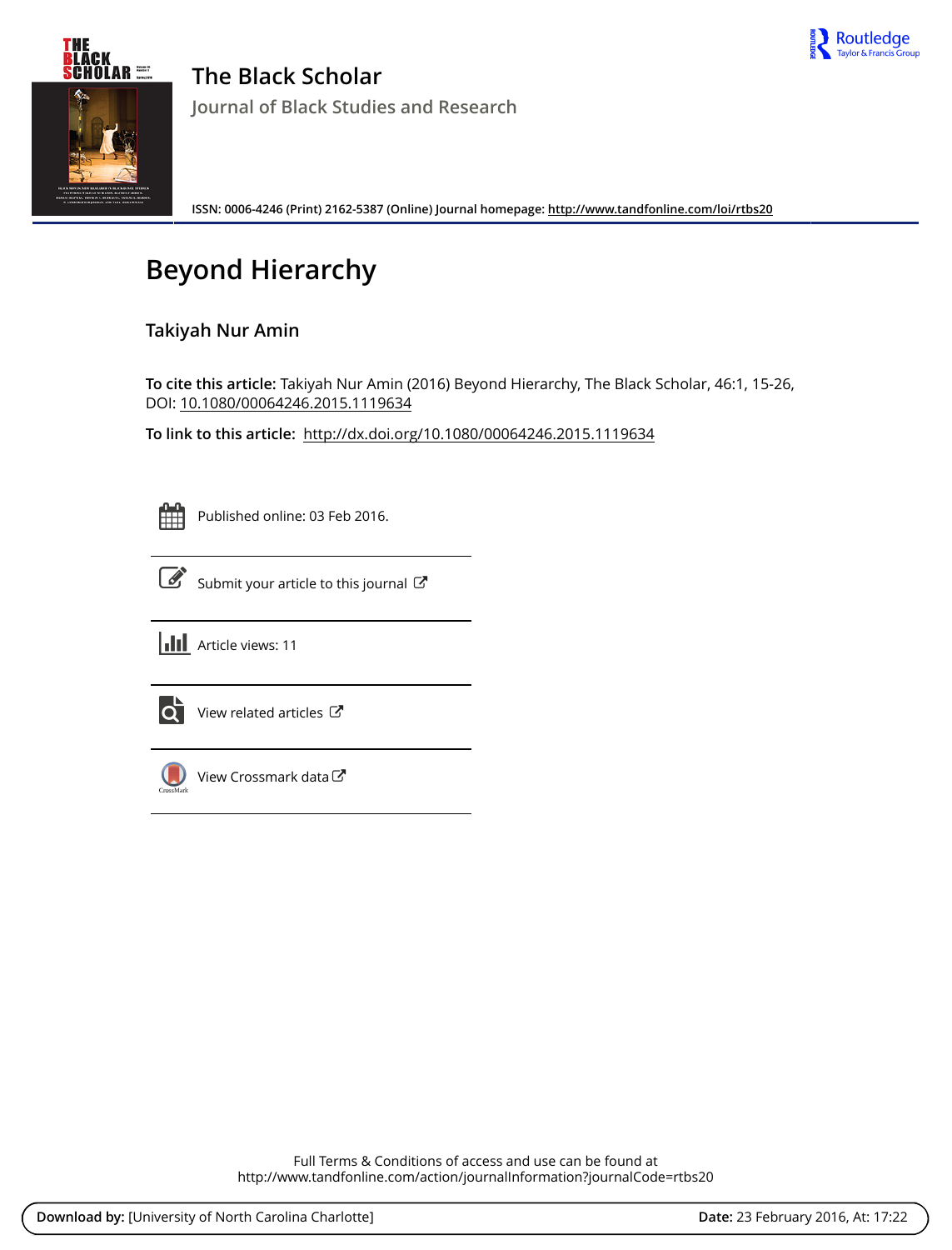# Beyond Hierarchy

Reimagining African Diaspora Dance in Higher Education Curricula

#### TAKIYAH NUR AMIN

A s dance became ensconced in the<br>A academy with the early 1960s establishment of programs at UC-Irvine, UC-Los Angeles and others, $1$  department curricula generally prioritized European-derived movement vocabularies, aesthetics and approaches to dance education. This emphasis on what Dr. Nyama McCarthy-Brown refers to as "western and historically privileged techniques"<sup>[2](#page-11-0)</sup> marginalized other movement vocabularies and perspectives, including African-derived dances and their aesthetic principles, within higher-education dance curricula. Citing Judith Lynne Hanna's Partnering Dance and Education, McCarthy-Brown notes Sarah Hilsendager's revealing quote:

The majority of university dance programs emphasize Ballet and Modern genres, "which are Eurocentric in both content and teaching approach." Dance forms with origins other than Europe are often slighted, causing future teachers to be unprepared for working with diverse student populations.<sup>[3](#page-11-0)</sup>

The emphasis in undergraduate dance education in particular on performance central to the course of study often leaves little room for thorough and critical consideration of other aspects of dance as an academic discipline. While dance is performing art, it is also a humanities discipline, constituted by overlapping and

mutually constitutive practices, of which performance is only one. Building on McCarthy-Brown, Doug Risener, Julie Kerr-Berry and others, I argue for a reimagining of curricula that, using African diaspora dance as an example, destabilizes the central position of Western and historically privileged movement and approaches. Centering an investment in the development of twentyfirst-century skills (including communication, collaboration, critical thinking, creativity, digital/media literacy, and global awareness), I posit that a practice-based (as opposed to a performance-based) approach to the development of higher-education dance curricula creates space for African diaspora dance and similarly marginalized movement vocabularies to be amplified within the academy, and in undergraduate dance education specifically. By understanding dance as an academic discipline grounded in a set of interrelated practices (including research, teaching, movement, somatic, choreographic, and pedagogical approaches,) institutions committed to inclusive, progressive and meaningcurricula can abandon the historic prioritization of Eurocentric approaches to movement and embrace a fuller range of possibilities for undergraduate dance students in higher education.

#### Why African Diaspora Dance? Definitions, Terminology and the Context of Higher Education

The African diaspora refers to communities that descend from the movement of native peoples from Africa, predominantly to the Americas, Europe, Asia, and the Middle East, among other areas around the globe. As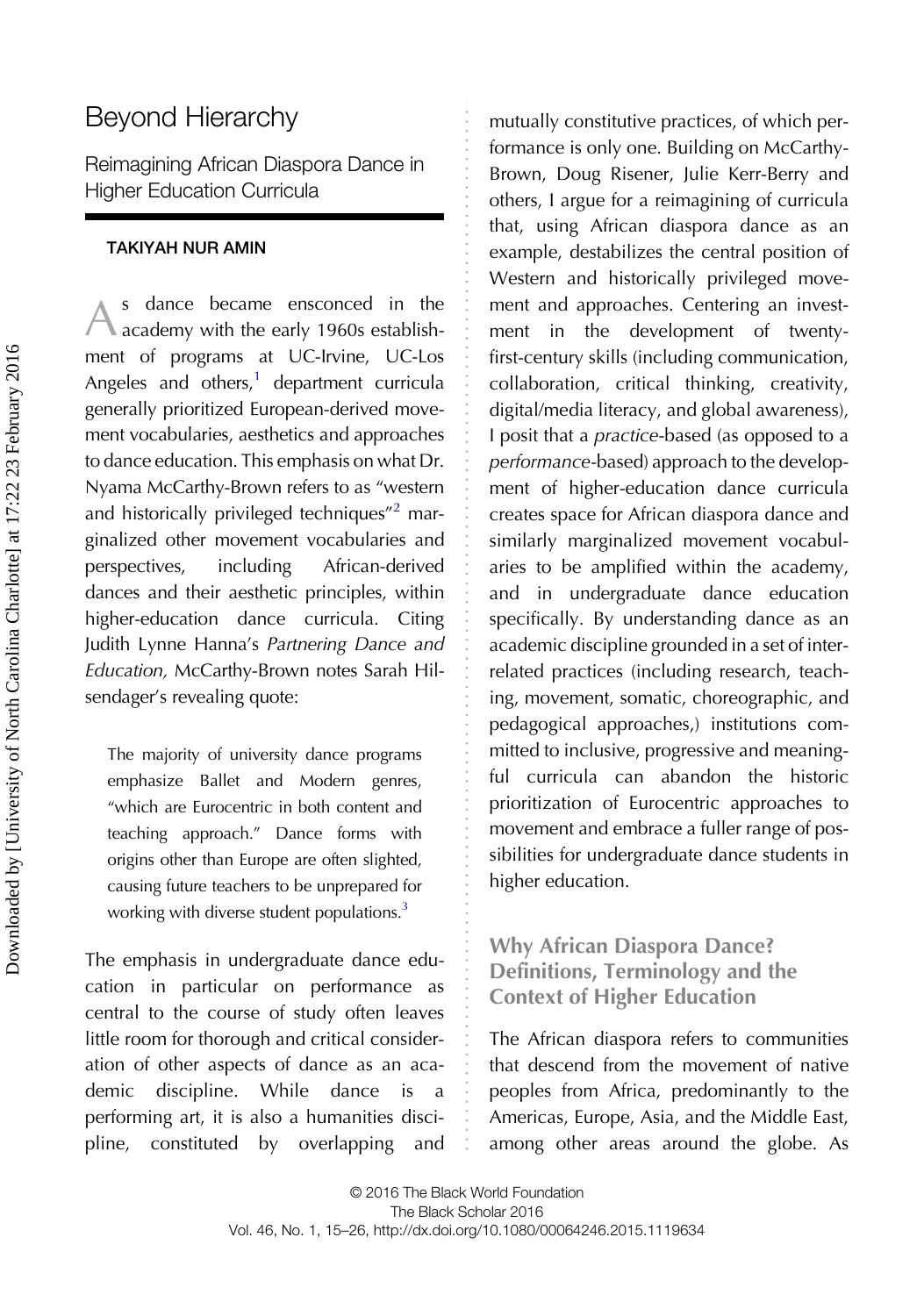Downloaded by [University of North Carolina Charlotte] at 17:22 23 February 2016 Downloaded by [University of North Carolina Charlotte] at 17:22 23 February 2016 such, the umbrella term "African diaspora dance" refers to the full range of dance and expressive movement vocabularies, aesthetics, and philosophies emanating from these communities. The term recognizes traditional and/or classical corporeal forms, as well as contemporary movement vocabularies emerging from across the diaspora. Within the context of African diaspora dance, one might explore the historical roots of hip hop dance as a contemporary Africanderived form as readily as theorizing the impact of postcolonial migration on dances from a particular African language and/or cultural group. So-called "Latin" and "Caribbean" dance forms are included within the African diaspora dance framework, as are tap and jazz dance, uniquely North American forms shaped by Africanist aesthetics.

While other non-Eurocentric movement vocabularies have been marginalized and/or sublimated within dance curricula in higher education, I focus here on dances that emanate from the African diaspora, for three reasons. First, African diaspora dances represent some of the most dynamic, recognizable and influential movement vocabularies in popular culture. One need only consider the ubiquitous impact of hip-hop dance's various iterations as evidence of its global stronghold. Second, African diaspora dances have been critical to the development of twentieth- and twenty-first-century American concert dance, whether explicitly referenced in choreography or deconstructed and appropriated for their generative possibilities. Third, as a persistent, influential and foundational aspect of American culture, it is both odd and iniquitous that dances from the African diaspora remain marginal within the study of

16 TBS • Volume 46 • Number 1 • Spring 2016

dance in US higher education. Studying American dance history without critical, sustained engagement with African diaspora dance renders one's education thoroughly deficient. As Kerr-Berry writes, higher education "fails to fully represent American dance as a product of cultural fusion in all facets of a dance student's educational experiences" and "curricula and pedagogic practices are unsuccessful in acknowledging the assumptions of white superiority" that maintain this state of affairs.<sup>4</sup>

While dance has managed to secure a position as a recognized academic discipline, it faces significant challenges in "diversifying its faculty and student body, as well as its pedagogic practices and curricula." Kerr-Berry argues that "such resistance exists because white hegemony is the norm in academia, which "has not kept pace with African-American concert dance participation." The persistence of white cultural dominance and the overwhelmingly white dance faculty population in the academy (79.[5](#page-12-0) percent in 2011)<sup>5</sup> is certainly implicated in the marginalization of African diaspora dance within higher-education curricula and the continued emphasis on highlighting Western and historically privileged movement vocabularies and aesthetics. While the contemporary scholarship of Brenda Dixon-Gottschild, Kariamu Welsh, Susan Manning, Thomas F. DeFrantz, John Perpener and others has increased the academic body of knowledge about African diaspora dance, their work "is being integrated into college and university dance courses at a slow trickle —minimally affecting Eurocentric paradigms of teaching and learning." [6](#page-12-0) The persistent marginalization of both the movement vocabularies under the African diaspora dance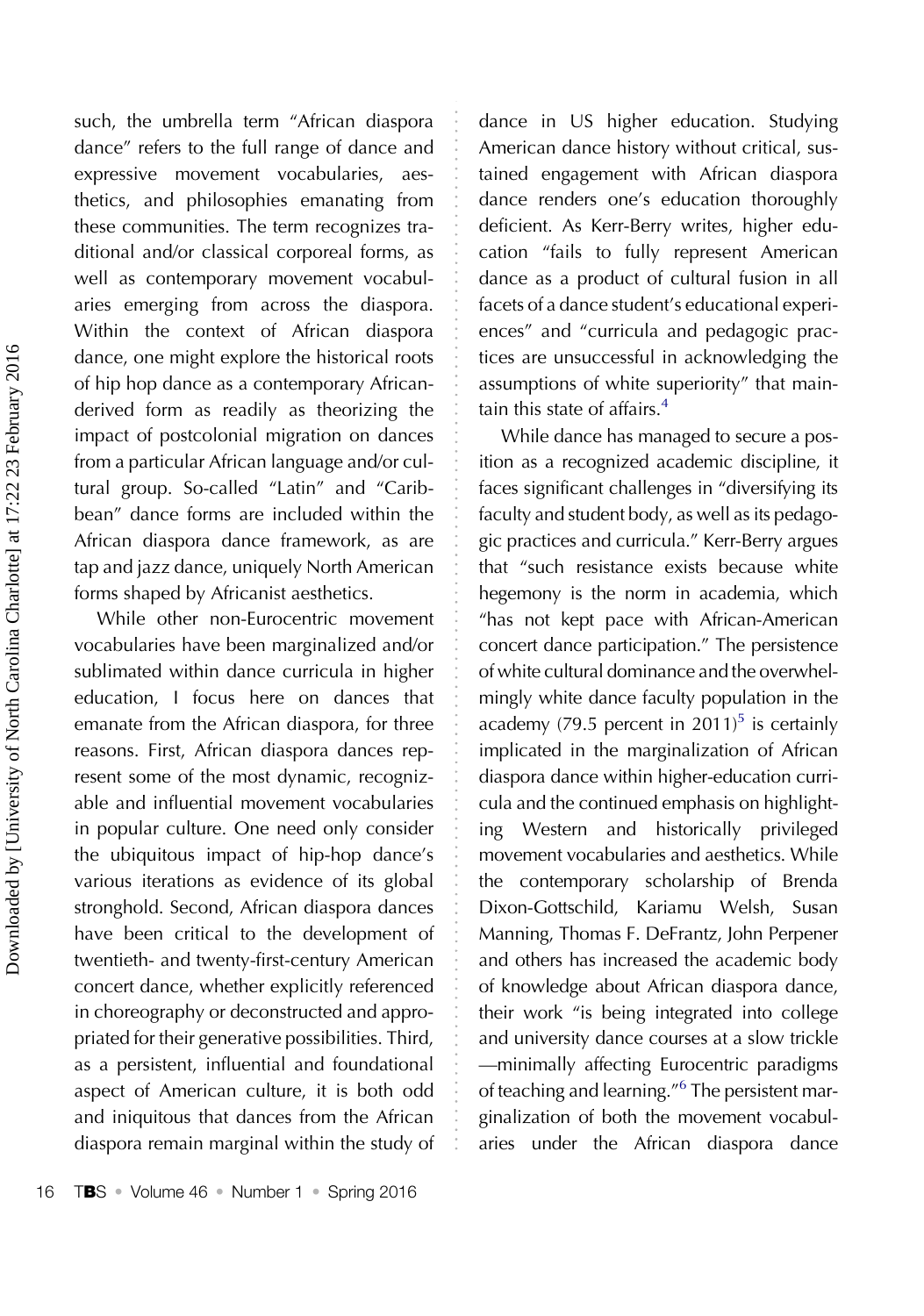umbrella and scholarship that documents and theorizes its impactful contributions is a notable blemish on dance in higher education. Moreover, the impulse, when African diaspora dance is present, to focus on how it is indistinct from other dance forms in the spirit of multiculturalism, only serves to "diminishes the nuance and cultural specificity of all forms,"[7](#page-12-0) doing nothing to challenge the persistent dominance of Eurocentric dance forms and aesthetics in higher education. White cultural hegemony within dance in higher education continues the marginalization of African diaspora dance, rendering its contributions, histories and aesthetics largely moot.

A word on terminology: I use "movement vocabularies," "approaches to movement," or "dance forms" in place of the more commonly used terms "technique" and/or "style." This is intentional: "technique" has been used to distinguish and prioritize European dance forms and aesthetic approaches; "style" is often invoked to reference vernacular, popular or "street" dance forms deemed to be less developed than the coveted Western forms of ballet and modern dance. In its simplest iteration, a "technique" is merely an approach, a means to accomplish something. As such, all dance forms have within them some method or sense of how the movement is executed. To distance the ideas herein from the power differentials and hierarchies traditionally employed by the use of the term "technique," I abandon it altogether for the sake of this article.

## Getting Past Performance: Dance as a Humanities Discipline

The 1965 National Foundation on the Arts and Humanities Act defines "humanities" as:

[Including but … ] not limited to, the study and interpretation of the following: language, both modern and classical; linguistics; literature; history; jurisprudence; philosophy; archaeology; comparative religion; ethics; the history, criticism and theory of the arts; those aspects of social sciences which have humanistic content and employ humanistic methods; and the study and application of the humanities to the human environment with particular attention to reflecting our diverse heritage, traditions, and history and to the relevance of the humanities to the current conditions of national life.<sup>[8](#page-12-0)</sup>

Dance is both a performing art and a humanities discipline. As a primal and exclusive aspect of the human experience pre-dating both spoken and written language, dance functions in part as an embodied text by which heritage and tradition can be preserved, communicated and interpreted. Further, dance is a means by which "the current conditions of national life" are explored and expressed. Classical dance traditions, including southern India's Bharatanatyam, the ballet tradition of France and the Senegambia region's Lamban certainly reflect "heritage, tradition and history" inasmuch as contemporary movement vocabularies reflect the shifting boundaries of an increasingly complex, global world. Humanities disciplines allow one to study human culture through both critical and historical approaches. The presence and persistence of dance within the social, cultural, and spiritual aspects of human life further evidence that, beyond its dominant interpretation as a performing art, dance is a reference point for the study of human lived experience. Dance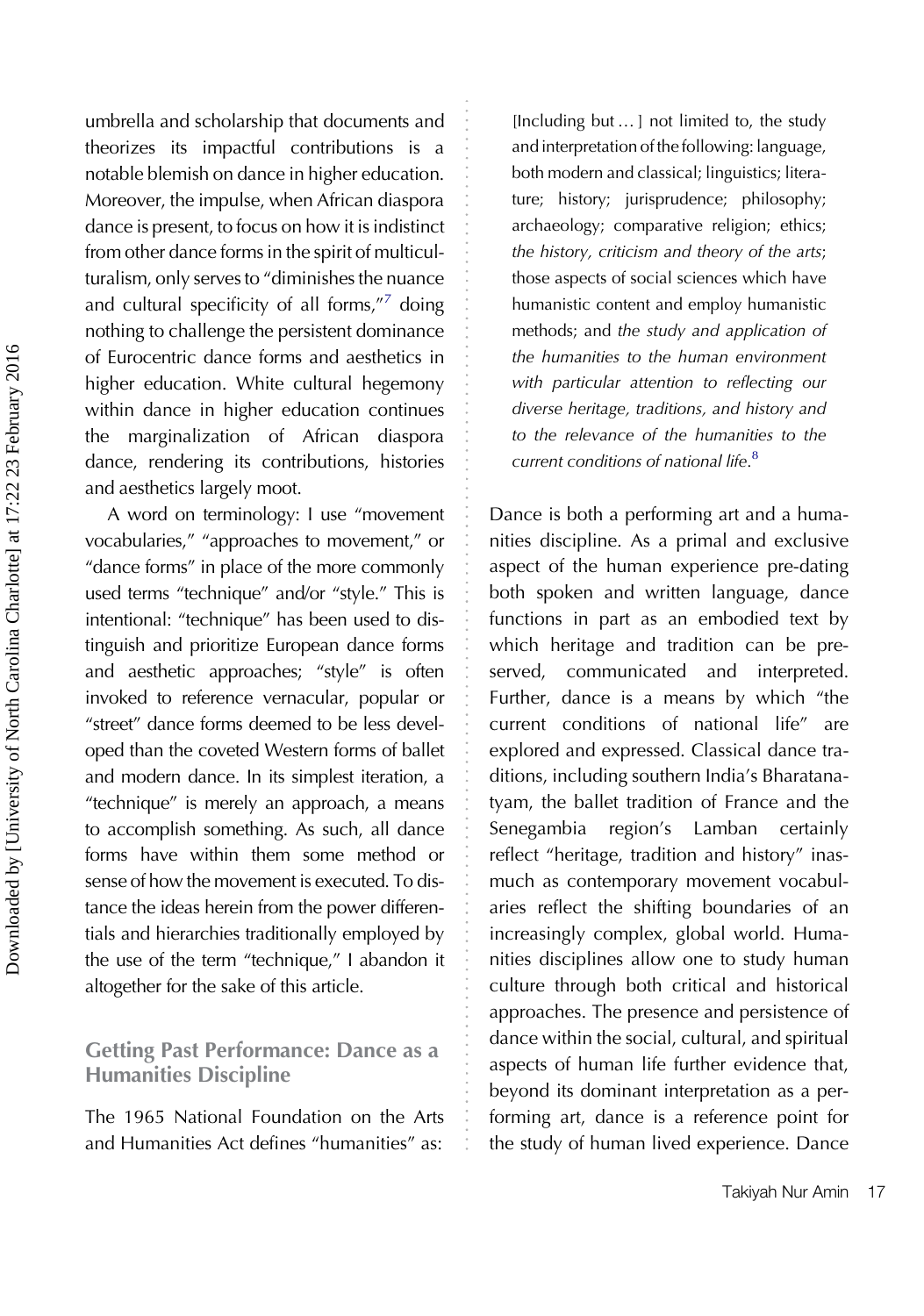embraces or contains within it performance as an important but not singular modality: many people in the world will never explicitly perform; most people will dance at some point in their lives. Central to understanding dance as fundamental to the human experience is not necessarily the act of performance, but the act of *dancing*.

The emphasis in many dance programs on centering performance and the wholesale embrace of Western and historically privileged dance forms and approaches has fostered two firm realities in higher education: (1) undergraduate dance students must demonstrate mastery in performance; and (2) such mastery must be evidenced by proficiency in Eurocentric movement vocabularies and aesthetics. While forms other than ballet and modern dance may be present in a curriculum, it is rare that mastery in Africanderived or other similarly marginalized forms is central to degree attainment beyond the completion of elective study. Importantly, classes taught on dances of the African diaspora have been among course offerings for over thirty years<sup>[9](#page-12-0)</sup> and there are some institutions—including Duke University, Columbia College Chicago, University of Wisconsin–Milwaukee and Arizona State University, to name just a few—that include such sustained coursework in their degree programs. Regardless, the persistent reality reflects narrowness across the field of higher education with regard to thoughtfully implementing curricula that embraces the full range of practices constituting dance as a discipline and that centralizes African diaspora dance studies in particular as a primary aspect of one's education. The result is a recapitulation of business as usual, the privileging

18 TBS • Volume 46 • Number 1 • Spring 2016

of Western movement vocabularies, and the assertion of performance as the dominant endeavor, as illustrated in Figure 1 in which the larger circle illustrates the centrality of performance mastery and demonstrated physical competency in ballet and modern dance as the dominant configuration of many undergraduate dance programs. In it, the range of other practices and non-Eurocentric movement vocabularies are present, but peripheralized and sublimated. This arrangement belies the complexity of dance as an academic discipline and refuses meaningful engagement with other dance forms in general and African diaspora dance in particular.

## From Performance to Practice: Opportunities for Curricular Change

Dr. Jan Van Dyke, Professor Emeritus at UNC Greensboro, wrote in a 2010 column for the Journal of Dance Education that it is critical for undergraduate dance programs to "give young artists more preparation than simply learning to dance" and "that those earning dance degrees need more knowledge and experience than how to dance or even how to make dances."<sup>[10](#page-12-0)</sup> How might a shift to a practice-based approach to curriculum development constitute that "knowledge and experience" to which Van Dyke gestures? And what might African diaspora dance have to offer in that regard?

Changing dominant paradigms in dance curricula requires an awareness of its contours as an academic discipline. According to the U.K.'s National Centre for Research Methods at the University of Southampton, academic disciplines have identifiable, defining characteristics, including:[11](#page-12-0)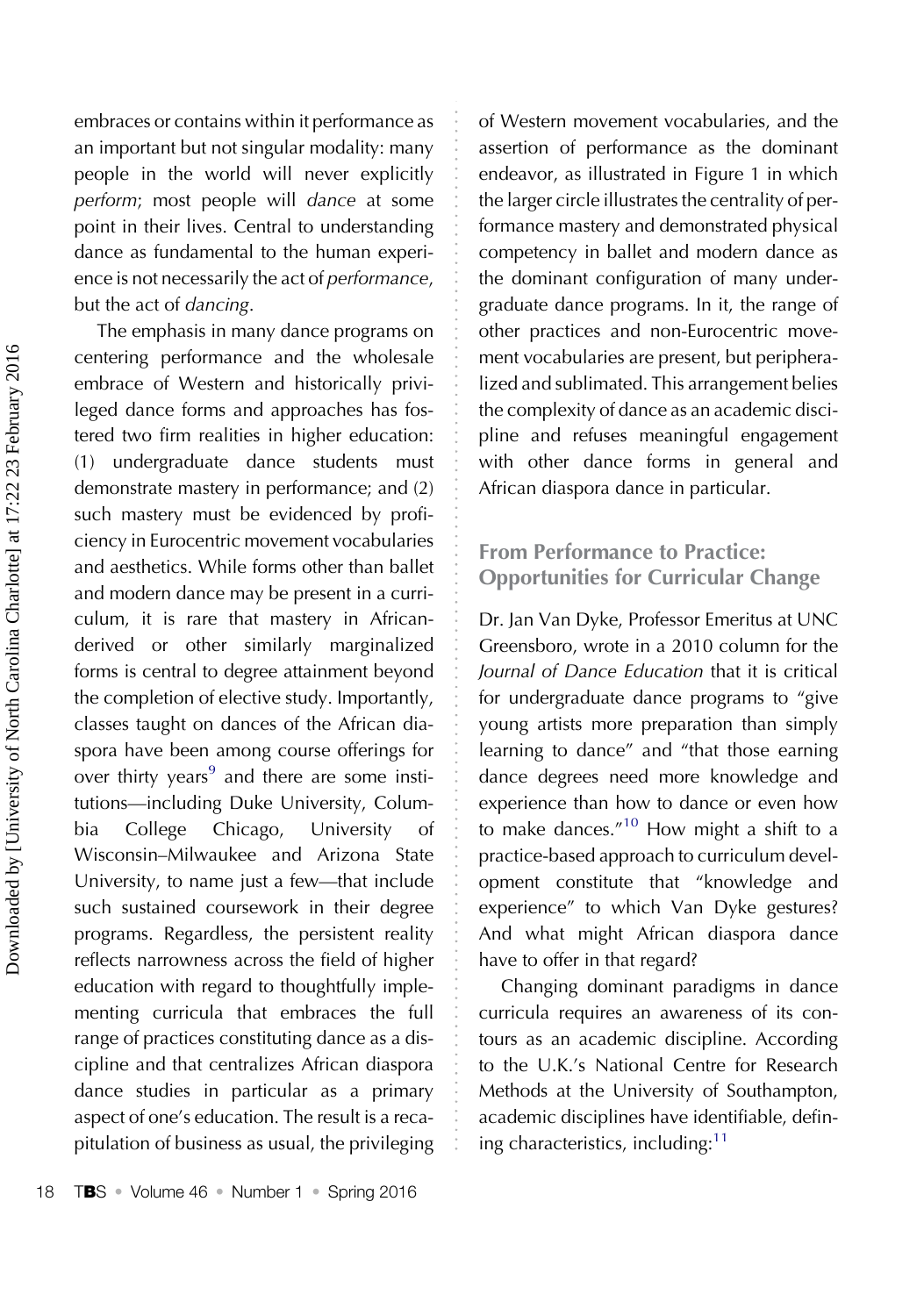- . a specific, particular object of research which may be shared with another discipline
- . a body of "specialist knowledge" referring to that object of research that is generally not shared with another discipline
- . theories and/or concepts that organize the aforementioned body of knowledge
- . specific, disciplinary terminology or language
- . specific research methods according to their research requirements and
- . some institutional manifestation in the form of subjects taught at universities and/or colleges via academic departments/programs and propagated by professional associations.

While dance intersects and may share the object of study (i.e., human movement in time and space) with other disciplines, its presence in the academy has grown to include all of the characteristics noted above. It seems reasonable, then, that academic study in dance should hold in tension its undergirding range of practices and require student engagement therewith in undergraduate degree programs. A practice-based approach developing dance curricula might take the form of Figure 2, in which the act of dancing becomes central to the curriculum. In this model, students are expected to engage with the various practices that establish and compose dance as a discipline, including a range of movement vocabularies (dance forms), research practices (methods), choreographic practices (approaches to dancemaking as art), performance practices/ approaches, somatic/therapeutic practices, and teaching norms. Performance is not

absent, but is equitably engaged alongside the other disciplinary underpinnings, in nonhierarchical relationship to each other. Here, the decentering of performance and the shift to "movement vocabularies" away from emphasizing competency in ballet and modern dance breaks open room for engagement with a range of forms, including African diaspora dance. The model does not suggest substituting performance mastery for isolated expertise in some other practice, but rather engagement with dance across the range of practices that form its disciplinary contours. Additionally, Figure 2 suggests exploring movement vocabularies across the range of ways that dance shows up in human life, as performance but also as social, spiritual and cultural expression.

This model does not suggest that African diaspora dance must be at the center of study, but rather that the vocabularies therein be considered among many equally valid forms of dance suitable for study. As movement vocabularies often inform praxis, Figure 2 implies that any movement vocabulary might function as a critical lens through which students approach the other practices constituting dance as a discipline. Amplifying African diaspora dance within higher-education curricula poses unexplored and underexplored questions ripe for critical engagement: What do dances from the African diaspora offer in terms of choreographic praxis? How does African diaspora dance, as the subject of inquiry, influence research method(s)? What teaching practices are implicated in the study of various African diaspora dances, and what best practices emerge therein? What somatic/therapeutic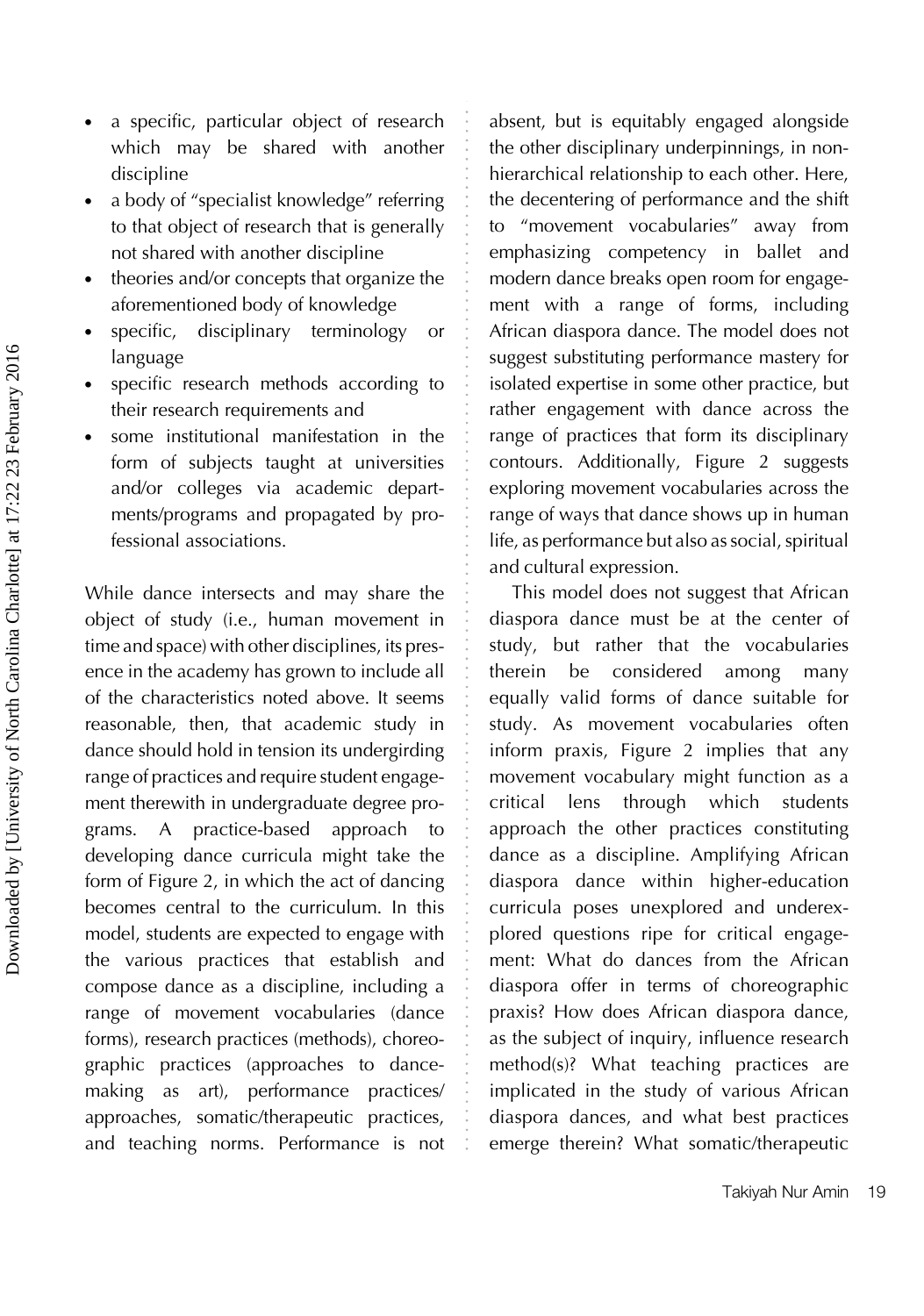possibilities might movement vocabularies under the umbrella of African diaspora dance have to offer? What performance practices and approaches are most appropriate to the presentation of various dances of the African diaspora? Most importantly: how might African diaspora dances inform, facilitate, and support the broader goals of liberal education and twenty-firstcentury skill development for undergraduate students in higher education?

### What the World Needs Now: Liberal Education and Twenty-First-Century Skills

The sustained emphasis on dance as a performing art in the academy has ensured, according to Professor Doug Risener, "that dance programs in higher education … often focus most of their energy, attention and resources to ever increasing BFA programs"—that is, degrees offering professionalization experiences to undergraduate students, primarily in performance and choreography. Revealing the irony of this focus, Risener notes that liberal arts degrees in dance (BA, BS) constitute more than half of those awarded and "the majority of undergraduate dance majors will not seriously pursue or successfully attain professional dance careers in performance or choreography."<sup>[12](#page-12-0)</sup> That some 60 percent of dance degrees awarded are liberal arts and not professional degrees suggests that an increased emphasis on the creation, development and maintenance of BFA programs that emphasize on training performers and dance makers is ill advised. Since dance degree attainment is happening largely within liberal arts degree programs, it is critical to reconsider

20 TBS • Volume 46 • Number 1 • Spring 2016

what liberal education involves and requires in the twenty-first century.

According to the Association for American Colleges and Universities (AAC&U,) a twentyfirst-century liberal arts education $13$ 

is an approach to learning that empowers individuals and prepares them to deal with complexity, diversity, and change. It provides students with broad knowledge of the wider world (e.g. science, culture, and society) as well as in-depth study in a specific area of interest. A liberal education helps students develop a sense of social responsibility, as well as strong and transferable intellectual and practical skills such as communication, analytical and problem-solving skills, and a demonstrated ability to apply knowledge and skills in real-world settings. [Emphasis added]

Liberal education is centered not on the mastery of a discrete skillset, but on effectively managing life in an increasingly complicated global landscape. Students are expected, under this paradigm, to explore possibilities, make independent choices and develop transferable communication and analysis skills in order to apply their knowledge within the wider community. As dance scholar and educator Ann Dils writes, "reading and writing … [are] vital to our abilities to think, create, and share information and to participate in society."<sup>[14](#page-12-0)</sup> Liberal education does not fixate on a singular field of study or emphasize specific vocational or technical skills. While students are expected to engage "in-depth study in a specific area of interest," the goal is not necessarily professionalization in that field. This sense that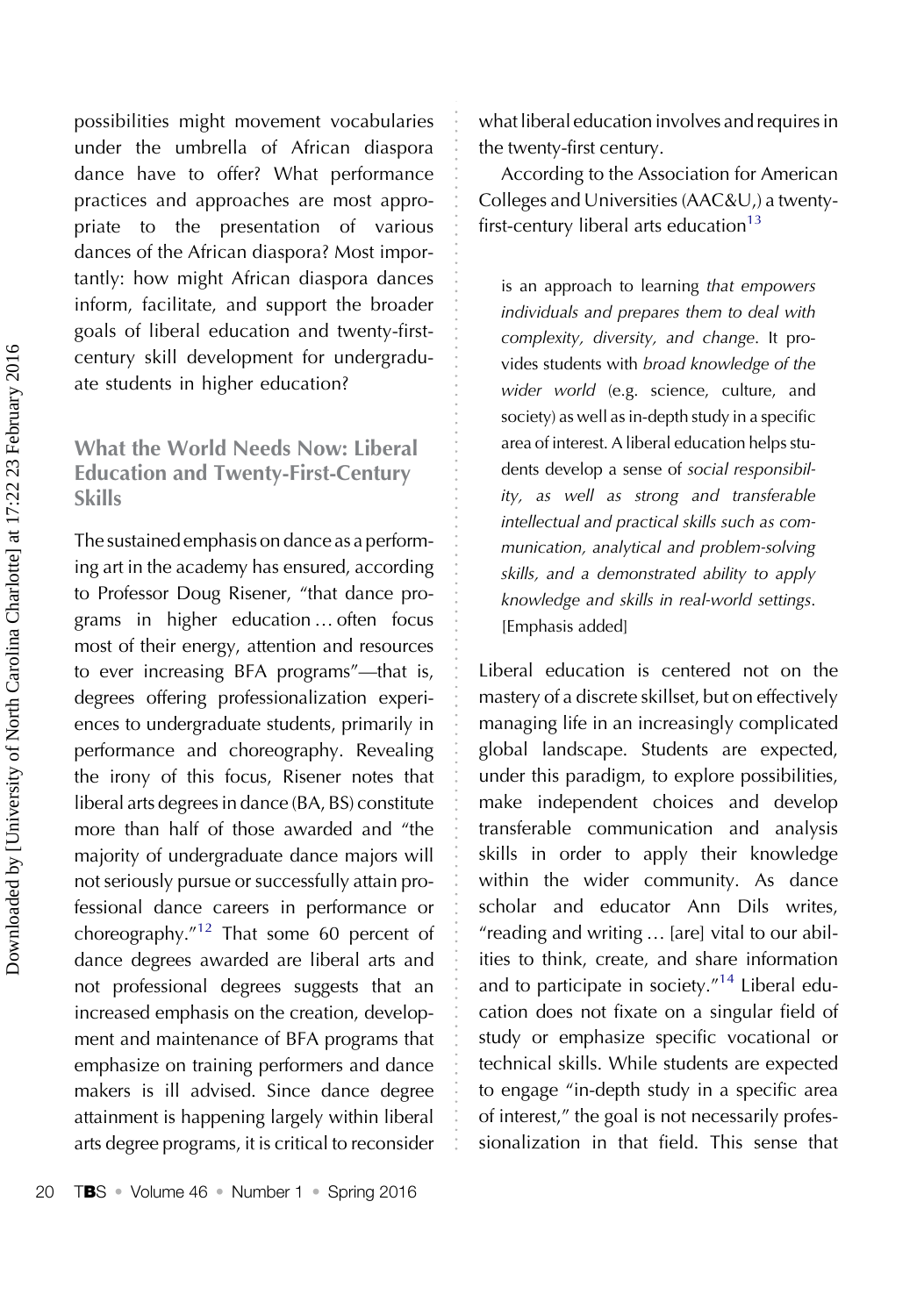students might explore a range of topics and practices to develop "broad knowledge of the wider world" is illustrative of the meaning of "liberal" as a synonym for "free": students are free to choose, to explore, to make choices, to analyze, to consider, and are not necessarily urged toward any particular professional endeavor or career.

Liberal education's emphasis on social responsibility, intellectual and practical skill development, and the ability to apply knowledge mirrors the characteristics most in demand by today's employers. According to a 2007 national poll conducted by Peter D. Hart Research Associates for the AAC&U, the top ten qualities needed for today's undergraduate students to thrive in a global economy are:<sup>[15](#page-12-0)</sup>

- (1) The ability to work well in teams especially with people different from yourself
- (2) An understanding of science and technology and how these subjects are used in real-world settings
- (3) The ability to write and speak well
- (4) The ability to think clearly about complex problems
- (5) The ability to analyze a problem to develop workable solutions
- (6) An understanding of global context in which work is now done
- (7) The ability to be creative and innovative in solving problems
- (8) The ability to apply knowledge and skills in new settings
- (9) The ability to understand numbers and statistics
- (10) A strong sense of ethics and integrity.

These results were later affirmed in a 2014 survey conducted by the National Association of Colleges and Employers (NACE), whose Job Outlook Survey distills the list of desired qual-ities and characteristics to five core abilities:<sup>[16](#page-12-0)</sup>

- (1) Ability to make decisions and solve problems
- (2) Ability to verbally communicate with persons inside and outside the organization
- (3) Ability to obtain and process information
- (4) Ability to plan, organize and prioritize work
- (5) Ability to analyze quantitative data.

Consider again that most undergraduate dance students will not secure professional careers in performance and choreography. Liberal arts degree programs in dance (BA/ BS) would do well to focus on ensuring that their graduates are equipped with the characteristics and skills noted above in order to engage an increasingly complex global landscape. If current trends persist and more than half of undergraduate degree attainment remains outside of BFA programs focused on performance and choreography, higher education dance must consider how it can more readily support the development of twentyfirst-century skills among its students. The question facing dance in higher education is how to explicitly prepare students to navigate a global economy, communicate effectively across groups, collaborate meaningfully, develop creative solutions to social problems, deploy digital and media skills, and think critically about ethical, social, and cultural issues. While coursework emphasizing performance proficiency and choreographic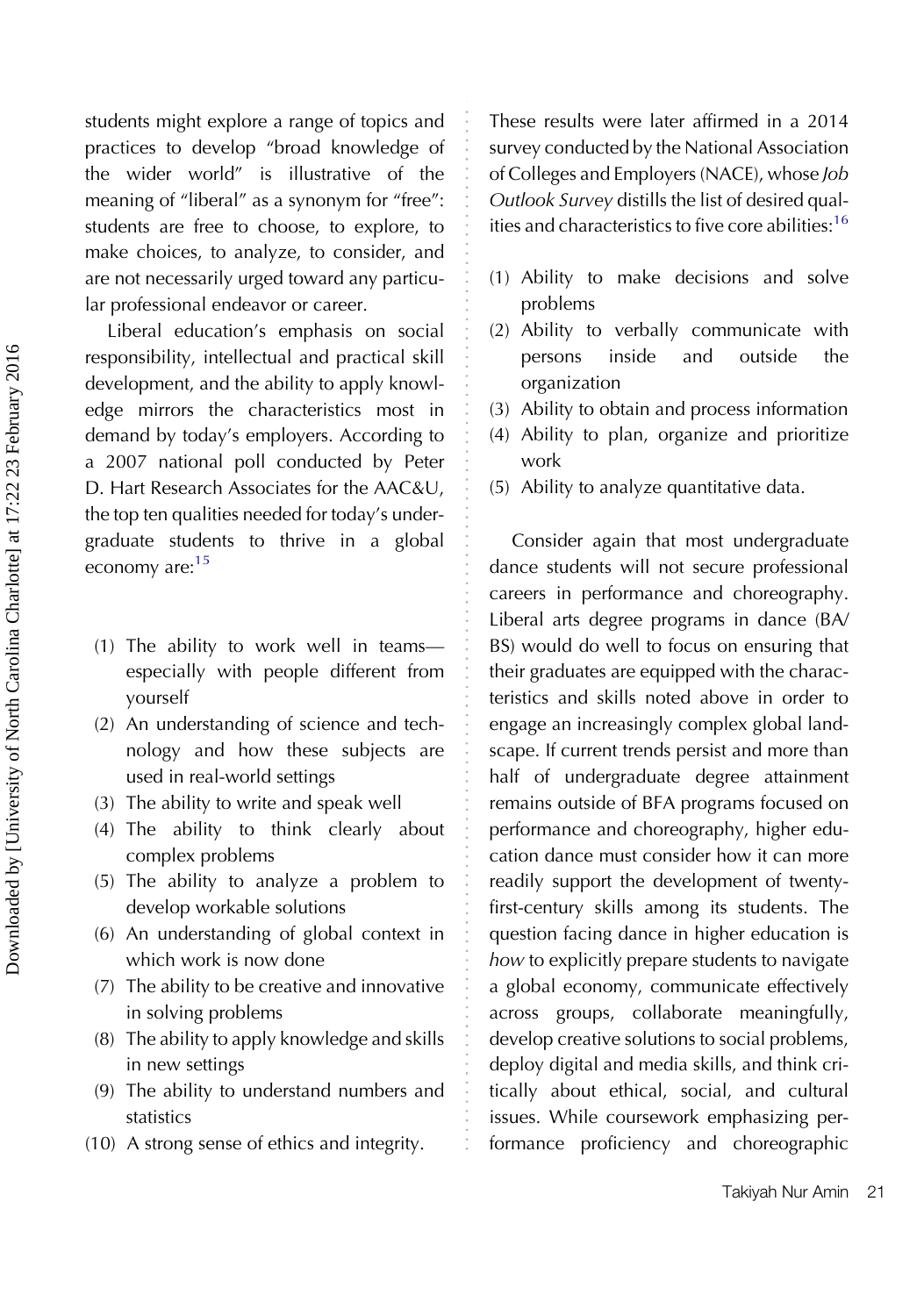skill might facilitate some development in these areas, their emphasis on content mastery does not necessarily ensure twentyfirst-century skill development. Similarly, while an institution can create degree programs that foster twenty-first-century skill development and mastery in discrete movement vocabularies or performance, the latter can be achieved with no attention to the former. As such, it is reasonable, worthwhile and timely for those vested with the power to develop higher education dance curricula to center the development of twenty-firstcentury skills in consideration of "multi-career preparation" for students.<sup>[17](#page-12-0)</sup>

#### Complexity, Diversity and Change: Opportunities for Dance Curricula in Higher Education

Developing curricula that decenters an emphasis on performance and fosters critical engagement with the range of practices constituting dance as an academic discipline supports the necessary shift toward twentyfirst-century skill development. Consider: in a practice-based approach to dance curricula, performance and choreography are not means to an end in themselves. Rather, they function to develop in-demand skills, including collaboration and communication. Student engagement with dance pedagogy becomes a way to enhance communication skills (written, spoken, and danced) within a diverse global economy; such communications are facilitated via traditional (and, increasingly, digital) means. Teaching research methods nurtures creative problemsolving abilities. In a practice-based model, engagement with therapeutic/somatic practices becomes a site not for the training of practitioners per se, but for cultivating empathy and raising questions about ethical engagement in various sociocultural contexts. While performance, choreography, and the other practices noted here have intrinsic value, extending and demonstrating their universal worth relative to twenty-first-century skill development is critical to the maintenance and perpetuation of dance degree programs in higher education. But what of the central object of research within the discipline—the act of dancing? What possibilities do movement vocabularies, especially those under the banner of African diaspora dance, offer to twenty-first-century skill development?

The diverse range of African diaspora dance forms is particularly well suited to developing in-demand characteristics for college and university graduates. The makings of the African diaspora include the massive scattering and involuntary global displacement of African-descended people as well as pre- and postcolonial immigration and emigration. Those experiences shaped dances of the African diaspora into manifold vocabularies with varying forms, functions and meanings. While dances like twerking and Memphis jooking, for example, are both under the canopy of African diaspora dance, they embody distinct histories and connotations. The enduring nature of African diasporic experience is such that dance forms continue to emerge, change, and leave aesthetic markers on other movement vocabul-aries in global popular culture.<sup>[18](#page-12-0)</sup> As undergraduate students gain an understanding of the opportunities, contradictions, and possibilities that exist in a global economy,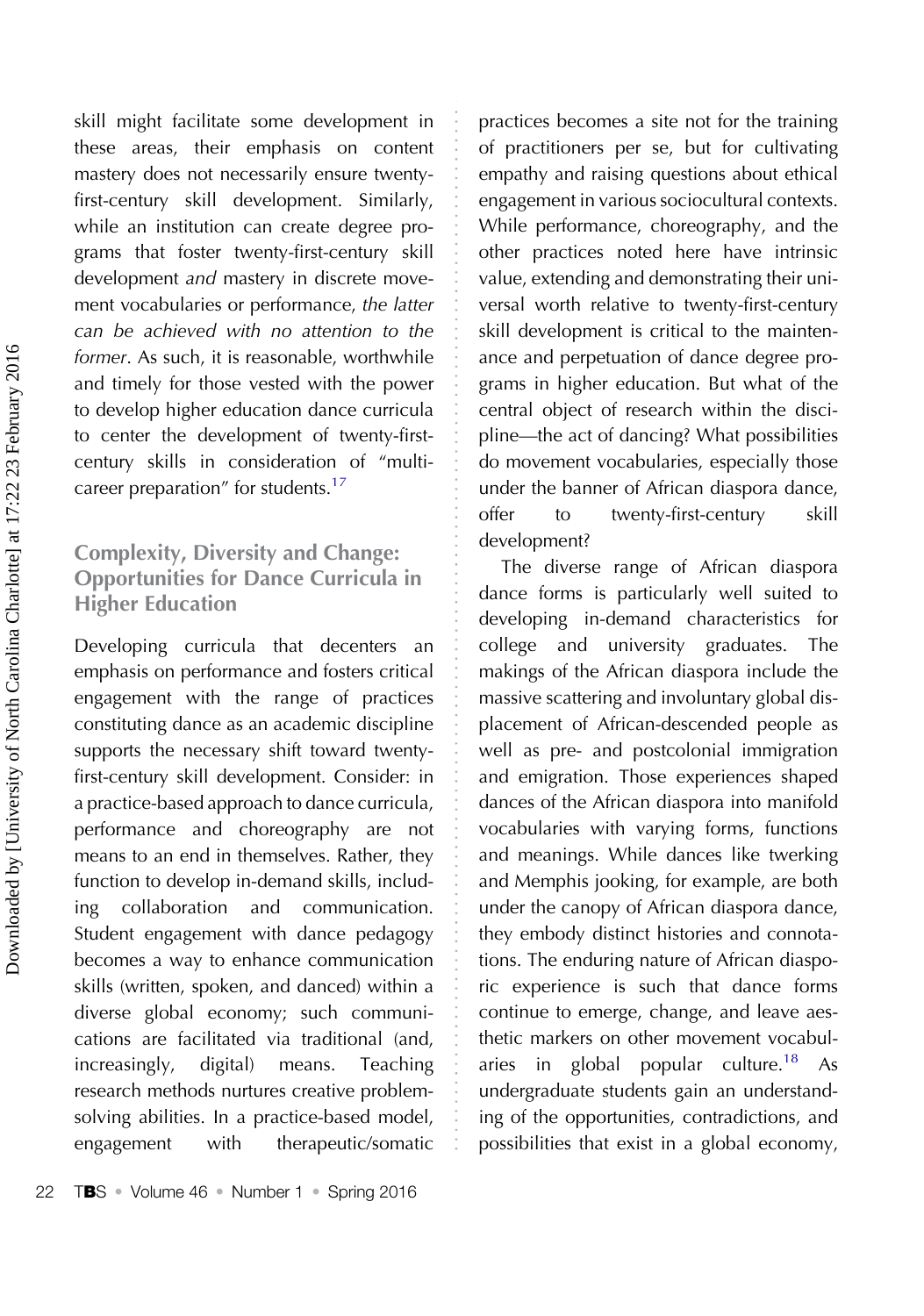engagement with dances of the African diaspora provides a means by which to explore the impact of political, cultural, and social shifts on human lives. As embodied "texts," African diaspora dance renders legible the complexities inherent within the lived experiences of forced and voluntary migration, enslavement, and colonialism. Dances of the African diaspora are diverse; and they exist in the popular and sacred realms, within the context of theatrical performance and daily, lived experience. Sustained engagement with the histories, theories, aesthetics and philosophies embodied within various traditional and contemporary dances of the African diaspora invites students to face ambiguity, wrestle with diversity and thoughtfully consider the ethical impact of change, involuntary or otherwise, on the social, spiritual, and cultural aspects of human experience. While one might choose to explore dances of the African diaspora for performance mastery or proficiency in some discrete vocabulary, the pervasive, manifold, and ever-changing qualities of these dance forms suggest opportunities to do much more in support of twenty-first-century skill development.

By destabilizing the prioritization of Western and highly privileged forms within dance curricula in higher education and making room for other movement vocabularies to be equitably engaged, the primacy of performance and the Western theatrical tradition begins to yield. What remains is the possibility for liberal arts degree programs in dance to become intentional sites for developing an educated global citizenry equipped with the skills to live in a complex global environment and make ethical, informed

choices. Facilitated by a practice-based approach to dance as an academic discipline, dance degree programs have the opportunity to become the *premiere* location for multicareer preparation, positioning students to be successful beyond performance and choreography. Abandoning preoccupations with student proficiency primarily in discrete Eurocentric movement vocabularies, aesthetics, and performance traditions reveals the broad potential of dance programs to help students craft lives of meaning, service, impact, and enduring significance. In "Questioning Trends in University Dance," Van Dyke alludes to these possibilities:<sup>[19](#page-12-0)</sup>

Personally, I have wished for more time to discuss with students the cultural relationship with perception and how viewers respond to what they see, how American public policy interacts with the arts, how art communicates, how artistic ideas manifest in dance and when dance goes beyond personal gratification for the dance artist into the realm of meaningful communication with an audience. Without doubt, I agree that, in human terms, a university education in dance is forward thinking and beneficial, leading us all to happier lives and making our practice less authoritarian and more inclusive and democratic than in the past. Making sense of the demanding and sometimes conflicting priorities we have developed raises interesting and challenging questions.

Van Dyke suggest that students interested in public health, arts-based interventions in the criminal justice system, public administration and policy, social justice, and education, for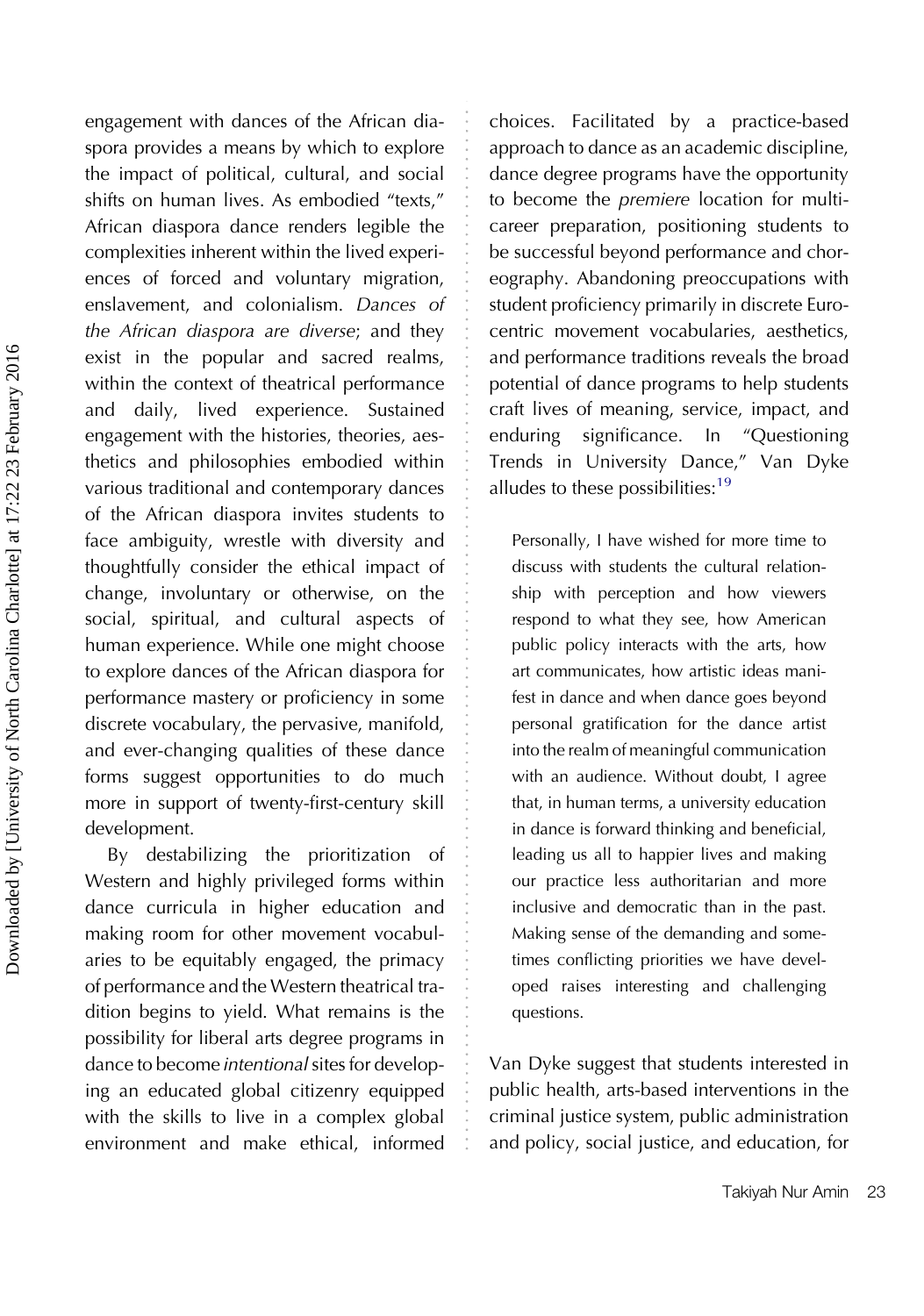example, might find great utility in a degree or certificate program that, in place of Western and historically privileged vocabularies emphasizes cultivating twenty-first-century skills through a recognition of evolving, robust, and diverse dance practices. The many forms of African diaspora dance, as corporeal histories of migration, community, heritage, and culture offer provocative possibilities toward including sustained engagement with dance as a central force in human life. Making this change in dance education will require significant changes in dance educator training: a commitment to resisting hegemony and embracing critical pedagogy are essential for dance degree programs to impart their unique potential as intentional sites for multi-career preparation and training grounds for transferable, in-demand, twentyfirst-century skills.

#### Pathways to Critical Pedagogy in Dance Education

Critical pedagogy views teaching and learning as a conversation among teachers and students, using the knowledge students enter the classroom with as an intentional pathway to learning new concepts. This process of "conscientization" is intended to inform the perceptions of both student and teacher. Developed by Brazilian philosopher and educator Paulo Freire in the 1960s, critical pedagogy is intended to disrupt barriers between student and teacher, offering empowering opportunities for learning. Critical pedagogy's emphasis on active learning and student engagement through dialog yields several key principles that music educator Frank Abrahams posits as essential to ensuring that

24 TBS • Volume 46 • Number 1 • Spring 2016

"musical knowledge gained, no matter how limited, is meaningful and retained longer in life," including: (1) music education as a conversation informed by problems and questions posed by students and teachers; (2) that the goal of teaching and learning is to broaden a student's view of reality and impact the way both students and teachers see the world. Moreover, Freire's notion of "conscientization" is a process of empowerment that "implies a knowing that has depth and goes beyond the recall of information and includes understanding and the ability to act on learning in such a way as to affect a change." Under this model, education is both transformative and political, allowing students and teachers to recognize changes in their perception of the world and to resist the constraints that institutions impose on classroom learning.[20](#page-12-0)

Higher-education dance curricula's unique opportunity to engage the range of possibilities implicated in a practice-based approach to the discipline, release the potential offered by sustained engagement with African diaspora dance and foster the development of twenty-first-century skills requires dance educators willing to embrace critical pedagogy in the classroom. Through a commitment to Freire's "conscientization" process and application of the core principles in the CPME model, dance educators can, with their students, resist authoritarian educational paradigms meant to cede institutional power solely to the hands of the instructor. By honoring and centralizing the lived experiences that dance students bring into the classroom, educators might disrupt the hierarchy that prioritizes Western and historically privileged dance forms and their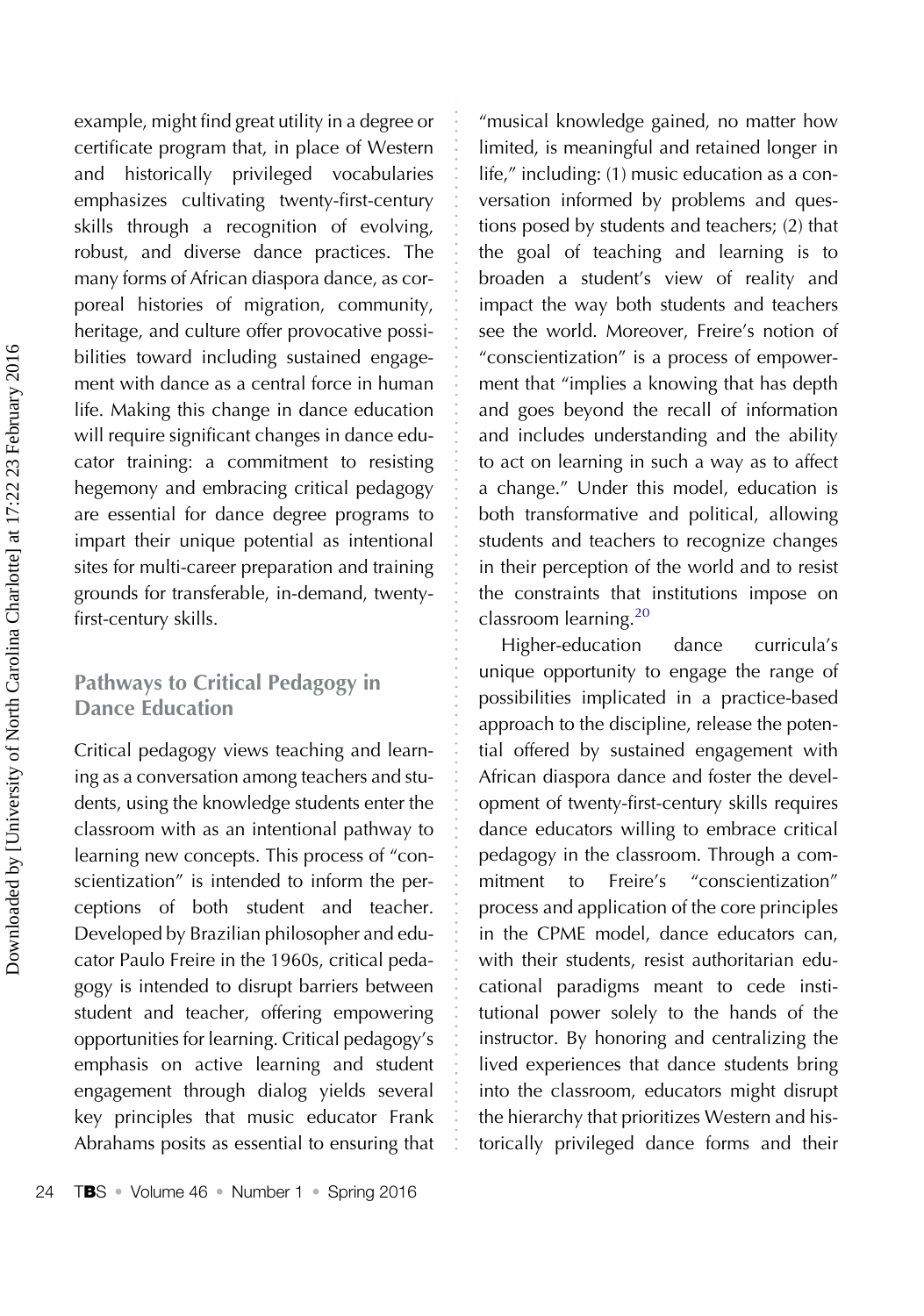<span id="page-11-0"></span>mastery and performance as most important to degree attainment. No longer are all other dance forms subjugated to Eurocentric aesthetics and traditions. The application of critical pedagogy creates an opportunity to actively resist and transform the pervasive white cultural hegemony of dance in the academy in favor of an inclusive and diverse vision for dance education. If, as Sherry Shapiro writes, "dance education as a discipline and curricular subject cannot forego critical reflection upon issues of historical, social and cultural construction,"<sup>[21](#page-12-0)</sup> then similar scrutiny is demanded in teaching. Dance scholar Jill Green notes that a number of thinkers in dance education engage critical pedagogy with regard to "how issues such as body image, teacher and student power relationships, and pressure to meet aesthetic and bodily ideals, affect dance students and the ways dance is taught." Needed to combat the ongoing white cultural hegemony in dance in higher education is a conscientious, meticulous and purposeful turn toward embracing the commitment within critical pedagogy to focus on "social justice issues and marginalization regarding levels of status such as race, gender, culture, class, sexuality, ability, and so on … and on how these levels of status play out in traditional Western dance training."<sup>[22](#page-12-0)</sup>

In a conversation about the future of dance education with Thomas K. Hagood, professor Emeritus Luke C. Kahlich notes:

There is so little time or energy spent on considering what teaching and learning in dance is all about. You don't have many people coming through the pipeline that have had any experience asking questions, debating,

and/or deeply considering what dance education is … I don't see or hear much responsibility about the future the dance educator has to securing and forwarding the field. I don't think there's much discussion about responsibility to the larger benefit of the field. It's not about you being in dance, it's about dance being in the world.<sup>23</sup>

Dance curricula in higher education must consider its responsibility to the future of the field and inculcate that concern within its students to ensure the discipline's perpetuation and expose its value beyond the academy. By embracing a practice-based approach, decentering Western and historically privileged dance forms and emphasizing twentyfirst-century skill development, liberal arts degree programs in dance are especially poised to reshape the future of the field. Application of critical pedagogy within dance classrooms in higher education, and sustained engagement with the wealth of traditional and contemporary dance forms under the umbrella of African diaspora dance, create an opportunity to move dance curricula beyond hierarchy.

#### **Notes**

1. Thomas K. Hagood, Legacy in Dance Education: Essays and Interviews on Values, Practices and People (Amherst, NY: Cambria Press, 2008), 30–32.

2. Nyama McCarthy-Brown, "'The Proof is in The Pudding': An Examination of How Stated Values of Cultural Diversity are Implemented in Three Selected Dance Department Curricula" (PhD diss., Temple University, 2011), 259.

3. Ibid., 91.